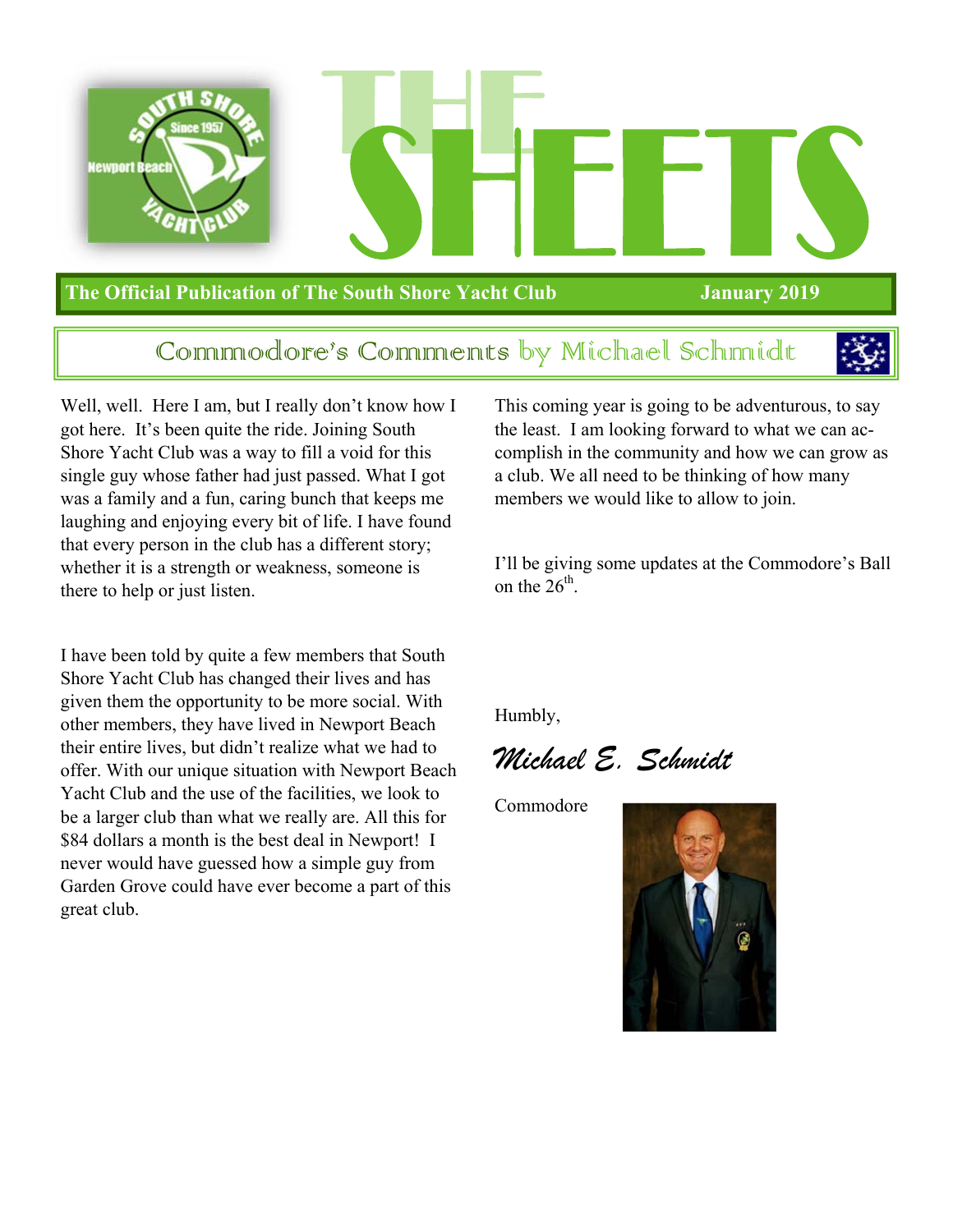#### Social by Jennifer Johns

Merry and Bright was the last SSYC event of 2018! We packed the Island room to have one of the best views in the harbor of the  $110^{th}$  Newport Beach Boat Parade. This year Newport went all out, with boats shooting fire, carousel and Ferris wheels on top, Santa and reindeers, and lots and lots of lights. Our own Dickie Boy got in the spirit with some lights and a big snowman on top. I hear next year he may be in the parade line-up.

Thank you all for a wonderful and social 2018 year! I am looking forward to whole new set of social adventures in 2019.





#### **What Next on the Calendar**

January starts a new year and we have a new Bridge and Board. There will be no 2<sup>nd</sup> Friday dinner in January as we will be having our Commodore's Ball **Saturday January 26, 2019**. A formal invitation will be sent out, mark your calendar and watch your mail.

February we are back to out  $2<sup>nd</sup>$  Friday of the month dinners. Come join us February 8, 2019 for a "You Float My Boat"

themed dinner.

Cheers,

*Jen Johns*, Social Director

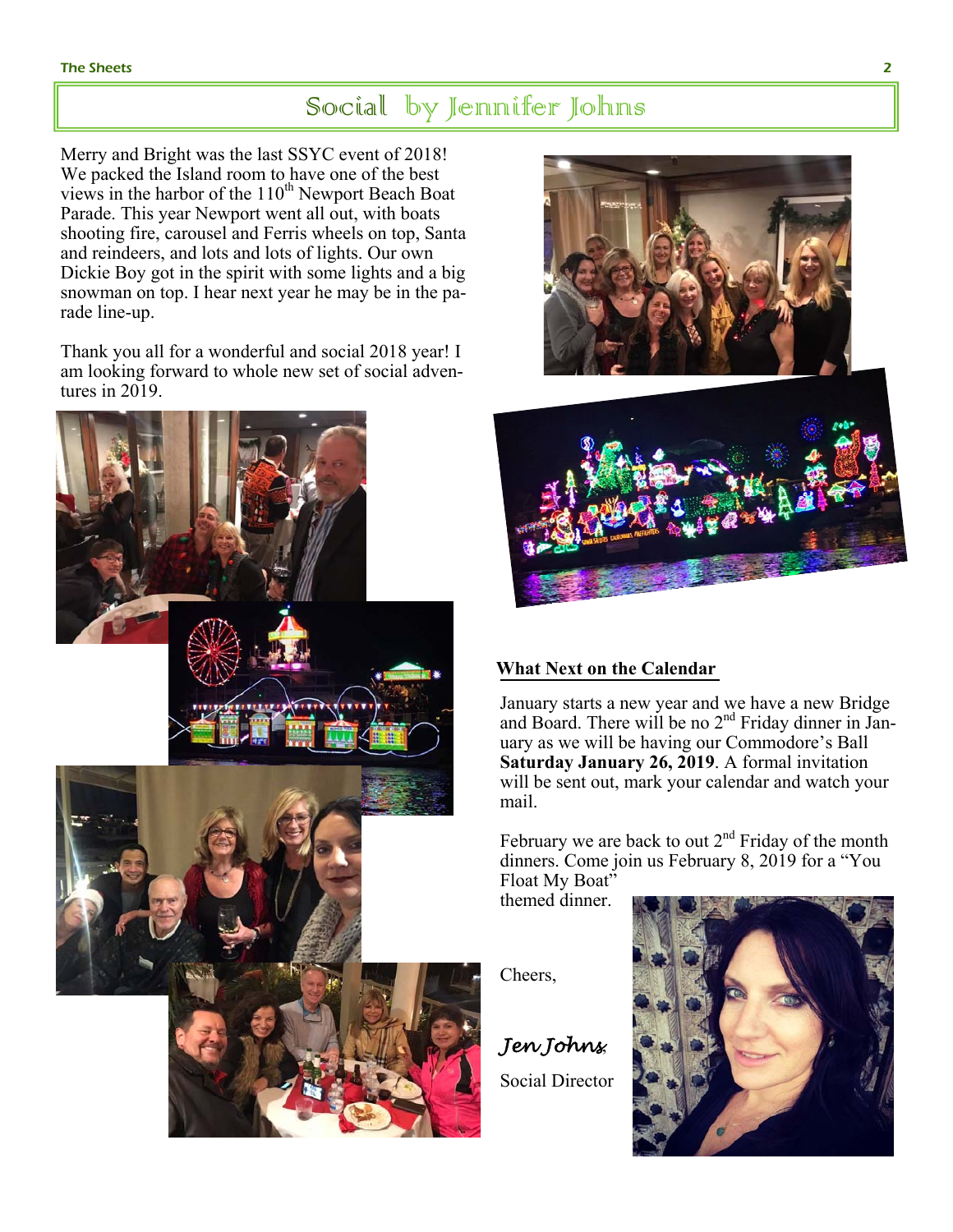### Cruising by Dean Russell

Ideas from the Cruise Committee for the 2019 cruise calendar have been popping like chestnuts over an open fire. Of course, the SCAQMD and the EPA are not too thrilled about the open fire thing.

From the questionnaire that members completed at the Boat Parade Party, most of the responses were in approval of all the cruises that Mike Nelson and his committee organized last year. Since we weren't sure if the answers were affected by the alcohol being consumed, we placed more emphasis on the new suggestions that were made.

The Committee has not completed planning for the entire year, but it is important that proposed cruise events and tentative dates be placed on the calendar. So here are the cruises so far for 2019:

| February 16-17      | Temecula Wine Tasting       |
|---------------------|-----------------------------|
| March 22-24         | Las Vegas Baby              |
| April 20            | Duffy Harbor Crawl          |
| May 24-26           | Avalon                      |
| June 21-23          | Dana Point                  |
| July 6              | Great American Raft Up      |
| <b>August 23-25</b> | Shrimptastic in Two Harbors |
| September 21        | <b>Endless Beach Party</b>  |
| October 18-20       | Commercial cruise to?       |
| November            | TBD                         |
| December 20         | Duffy Christmas Lights Tour |

To make these cruise events successful, we will need hosts and helpers. We will be contacting you for help. Several members have responded on their questionnaire that they would be willing to host an event, thank you for volunteering. One response was "please don't ask me to host." That is the first person I will call.

Wishing you fair winds in 2019.

**Dean Russell** 

Cruise Director

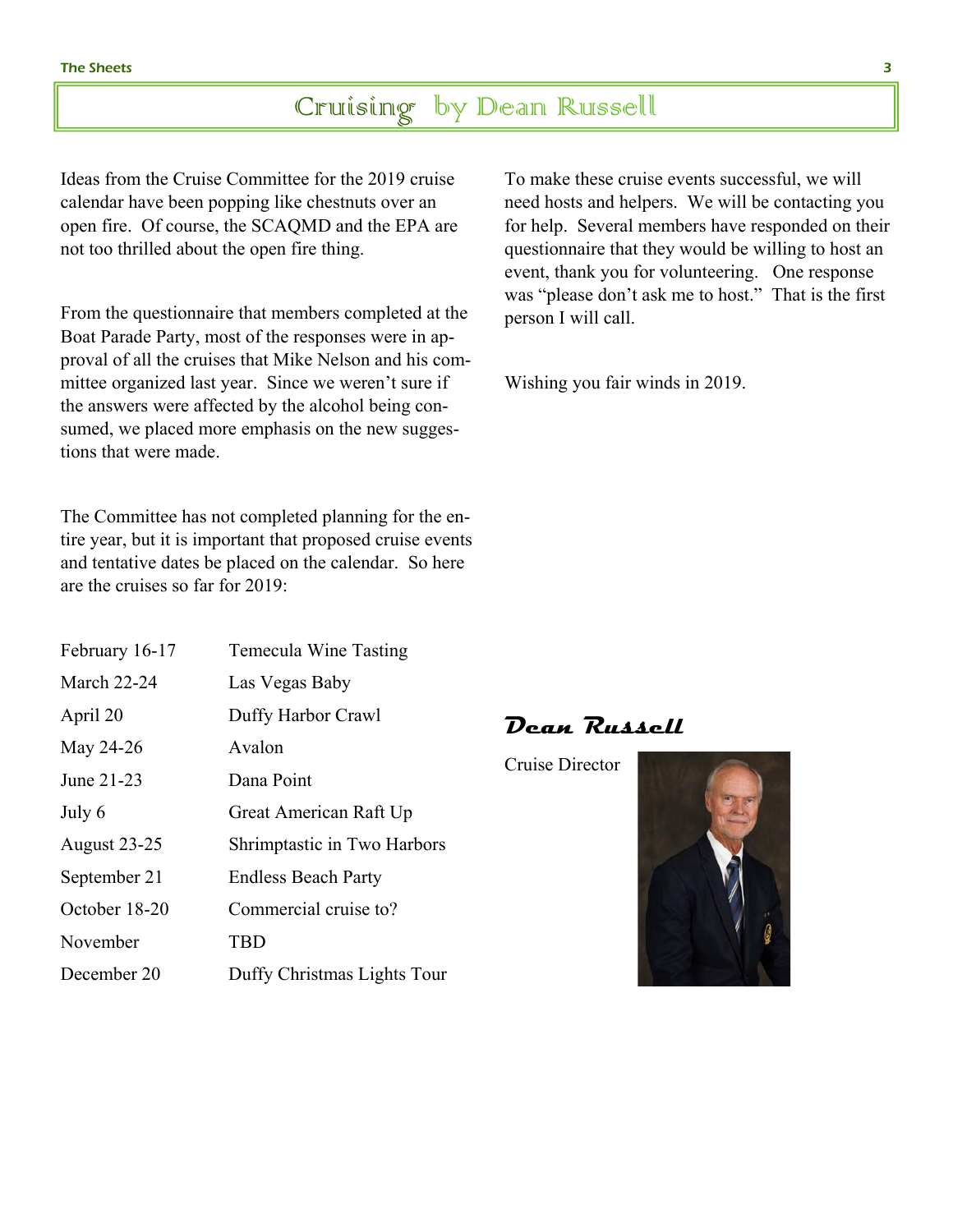### **THE JIM WHITE MEMORI-AL WINTER SERIES**

Because of Southern California's year-round temperate climate, it affords us the opportunity to "mess around in boats" all year! The Jim White Memorial Winter Series offers two races back-to-back on a blustery Saturday beginning January  $12<sup>th</sup>$ , 2019. This is a series of 8 races continuing with 2 races on January  $26<sup>th</sup>$ , February  $2<sup>nd</sup>$  and  $23<sup>rd</sup>$ . The first warning is scheduled for 12:00 PM for the first race and the second race's first warning is shortly after the last boat finishes from Race 1. You can find the Notice of Race and Sailing Instructions on South Shore Yacht Club's web site at www.southshoreyc.com!

So, it's time to get your crew together and practice your racing techniques. We'll send out a notification to all the PHRF sailors in the Newport Beach area and encourage them to enter this fun series. We also need help on the Race Committee boat, "Dickie Boy".

#### **SCYA MIDWINTER REGATTA**

Don't forget that Southern California Yachting Association's Midwinter Regatta is coming to Newport Beach on February  $16<sup>th</sup>$  and  $17<sup>th</sup>$ . The SCYA Midwinter Regatta is one of the largest in the United States, involving over 2500 sailors and motor yacht captains in California, Arizona and Nevada. Over 600 boats compete in a variety of venues sponsored by approximately 25 SCYA member clubs in two weekends of competition.

Typically, American Legion Yacht Club is the venue for the PHRF fleet for the Midwinter Regatta. South Shore Yacht Club may be asked to participate as the organizing authority for this event or perhaps help to promote it. Remember, it's the mid-West and East Coast Yacht Clubs that go dormant in the winter months, but not us! There will be lots of fun sailing opportunities coming up in 2019.

### **ENSENADA TUNE-UP AND NEWPORT-TO-ENSENADA**

South Shore Yacht Club and Dana Point Yacht Club are the organizing authority for the Annual Ensenada Tune-Up race scheduled for Saturday, April  $13<sup>th</sup>$ with an ocean start off the Balboa Pier. The course length is 14.2 miles. The finish line Race Committee boat is outside Dana Point Harbor with trophies presented that evening at DPYC upstairs in the bar. We typically have 25 boats participating in this event. The Granddaddy of them all will be the  $72<sup>nd</sup>$  running of the Newport-to-Ensenada scheduled for Friday, April  $26^{th}$ .

We'll see you on the water!

 *John*

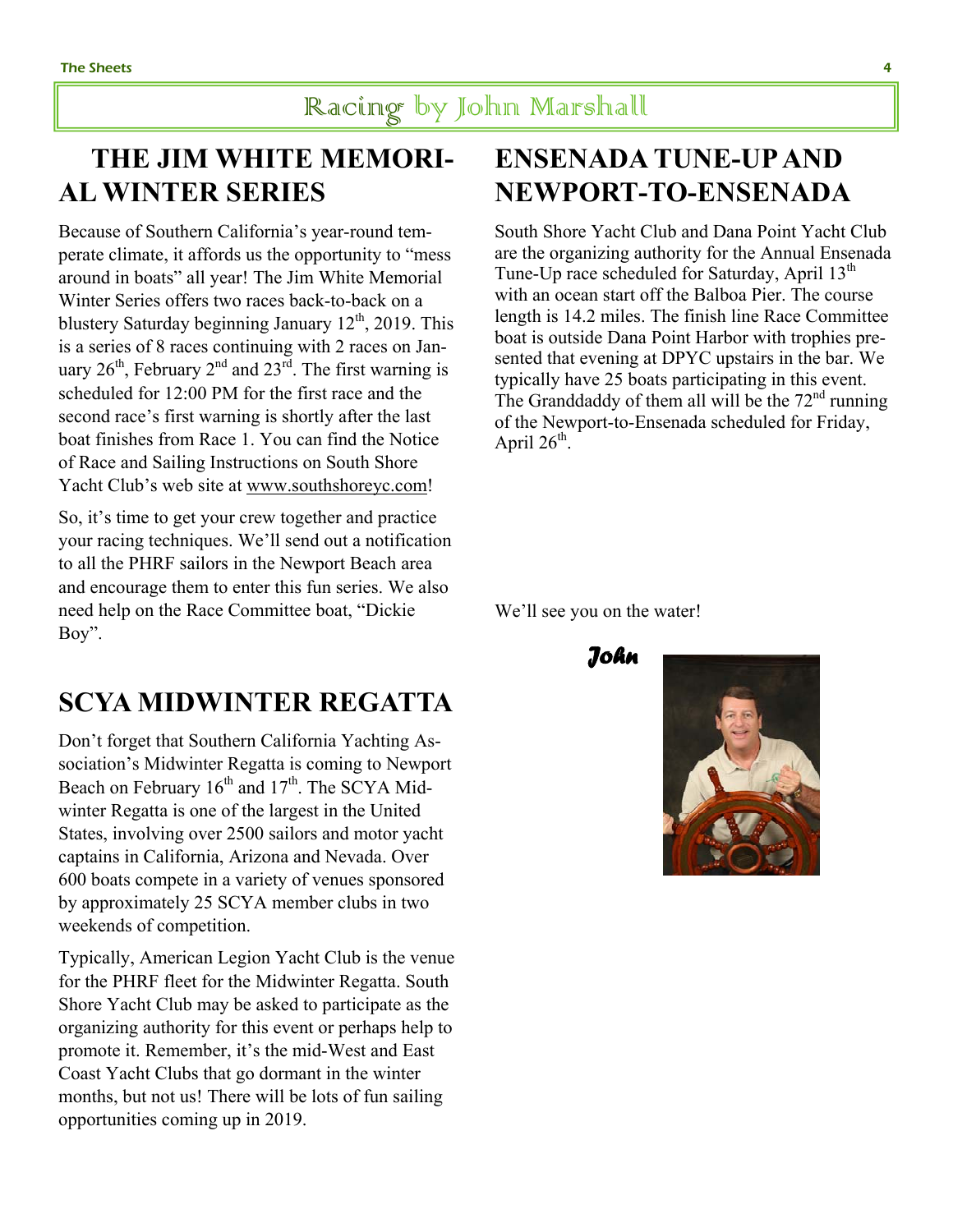#### The Bitter End

To place your ad or notice, please email Andrea Haro : andrea@harocpa.com

32' ODay Sloop 1987 Good Condition, Well Maintained, Yanmar Diesel 16HP, Roller-Furler, Dodger, Newly Bottom Painted, Spinnaker, Newport Ensenada Ready, Option to Keep in Sailing Club, Newport Beach, \$32,000. **Call Rick 949 444-6439.**

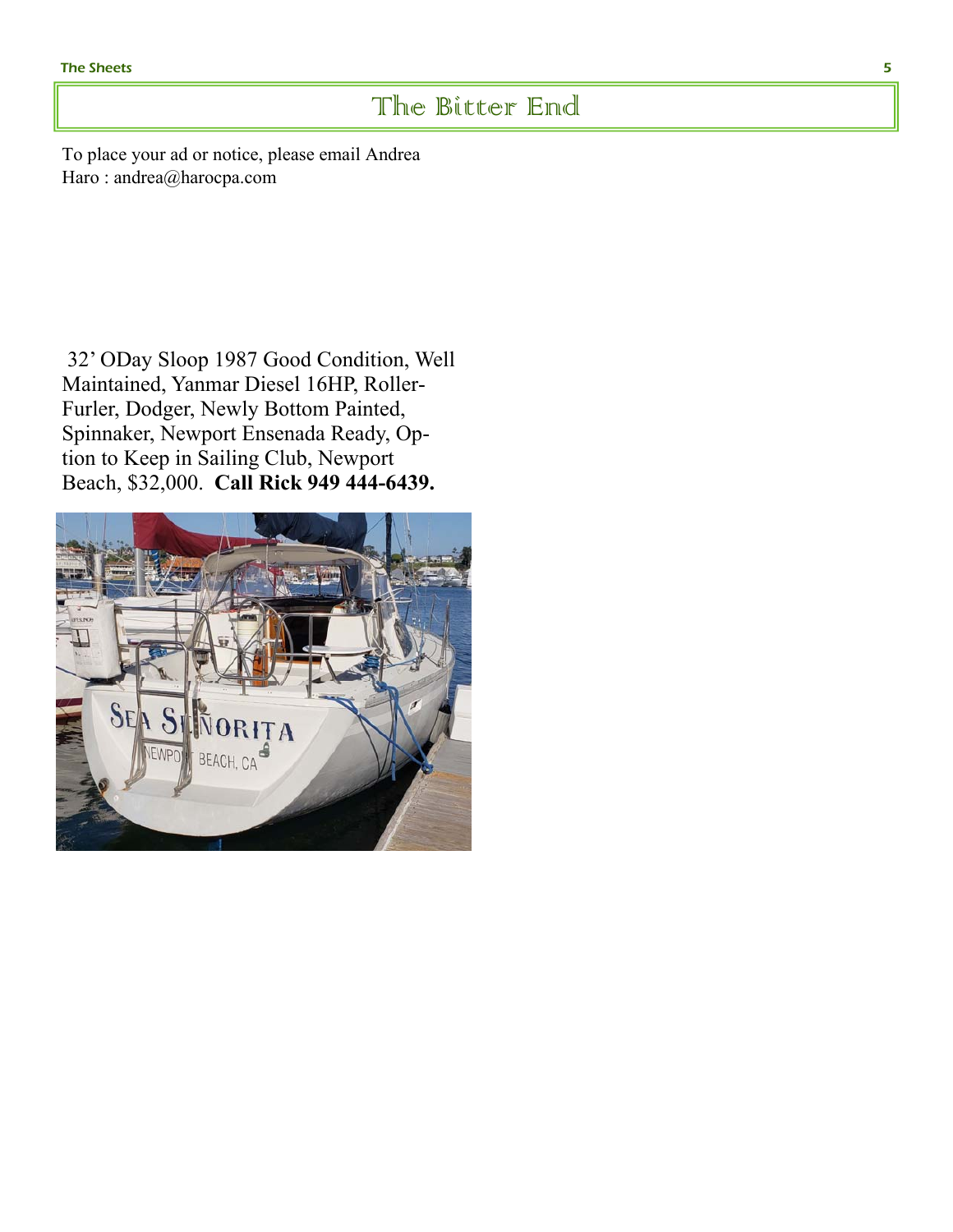## January 2019

| <b>SUNDAY</b> | <b>MONDAY</b>  | TUESDAY | WEDNESDAY      | THURSDAY     | FRIDAY      | <b>SATURDAY</b>        |
|---------------|----------------|---------|----------------|--------------|-------------|------------------------|
| 30            | 31             | $1\,$   | $2\,$          | $\mathbf{3}$ | $\sqrt{4}$  | 5                      |
| 6             | $\overline{7}$ | $\, 8$  | $\overline{9}$ | $10$         | 11          | 12<br>Jim White Series |
| 13            | $14\,$         | 15      | $16\,$         | $17\,$       | $18\,$      | 19                     |
| 20            | 21             | $22\,$  | $23\,$         | $24\,$       | 25          | 26<br>Commodore's Ball |
|               |                |         |                |              |             | Jim White              |
| 27            | 28             | 29      | $30\,$         | 31           | $\mathbf 1$ | $\sqrt{2}$             |

|  | <b>NOTES</b> |
|--|--------------|
|  |              |
|  |              |
|  |              |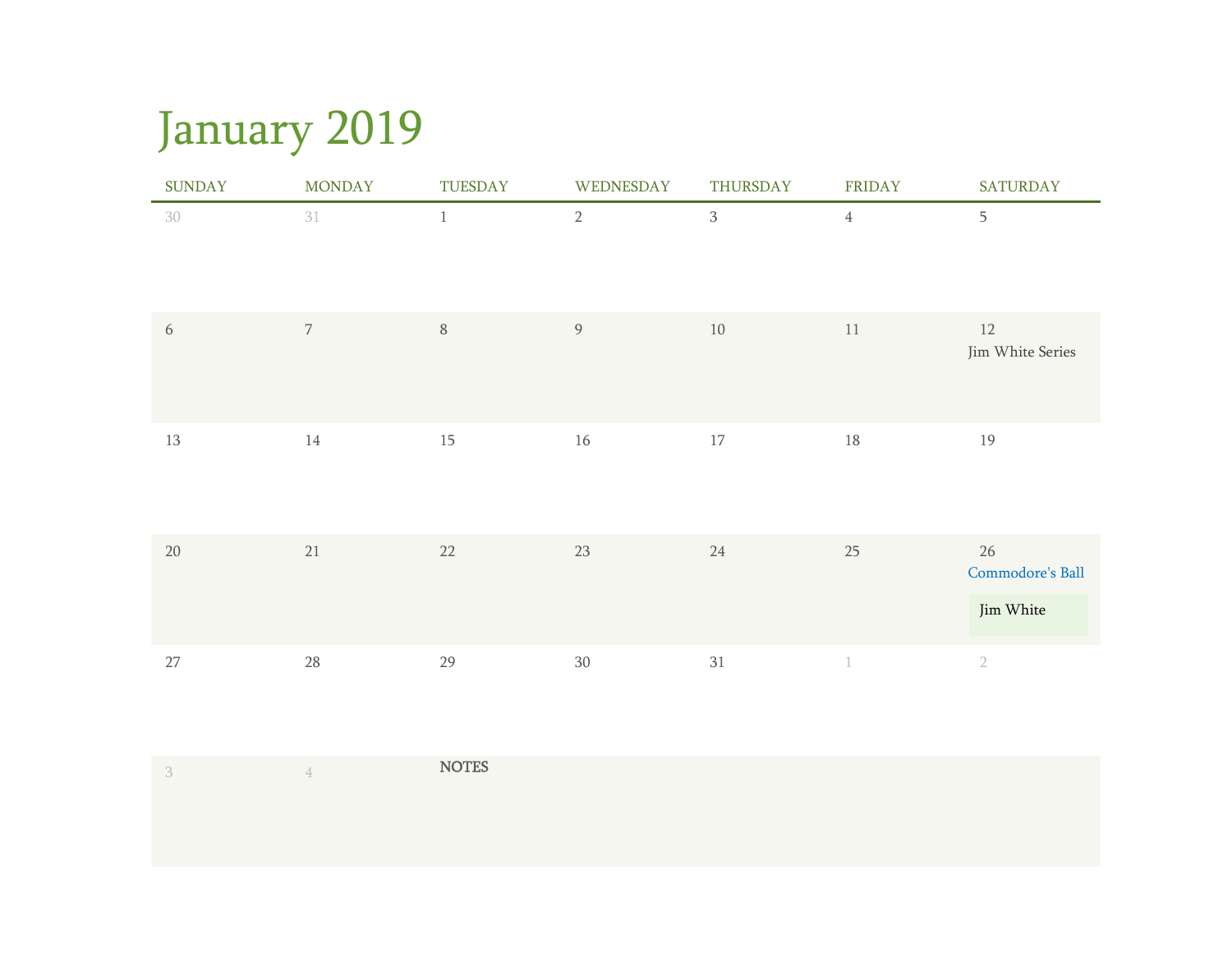# February 2019

| <b>SUNDAY</b>                          | <b>MONDAY</b>  | TUESDAY                   | WEDNESDAY | THURSDAY   | <b>FRIDAY</b>          | <b>SATURDAY</b>                    |
|----------------------------------------|----------------|---------------------------|-----------|------------|------------------------|------------------------------------|
| 27                                     | 28             | 29                        | 30        | 31         | $\mathbf{1}$           | $\overline{2}$<br>Jim White Series |
| $\mathfrak{Z}$<br><b>Super Bowl</b>    | $\overline{4}$ | 5<br><b>Board Meeting</b> | 6         | $\sqrt{ }$ | 8<br>2nd Friday Dinner | $\overline{9}$                     |
| $10\,$                                 | 11             | 12                        | 13        | 14         | 15                     | 16<br><b>Temecula Wine Tasting</b> |
| $17\,$<br><b>Temecula Wine Tasting</b> | $18\,$         | 19                        | $20\,$    | $21\,$     | $22\,$                 | $23\,$                             |
| $24\,$                                 | 25             | $26\,$                    | 27        | $28\,$     |                        | $\overline{2}$                     |

|  | <b>NOTES</b> |
|--|--------------|
|  |              |
|  |              |
|  |              |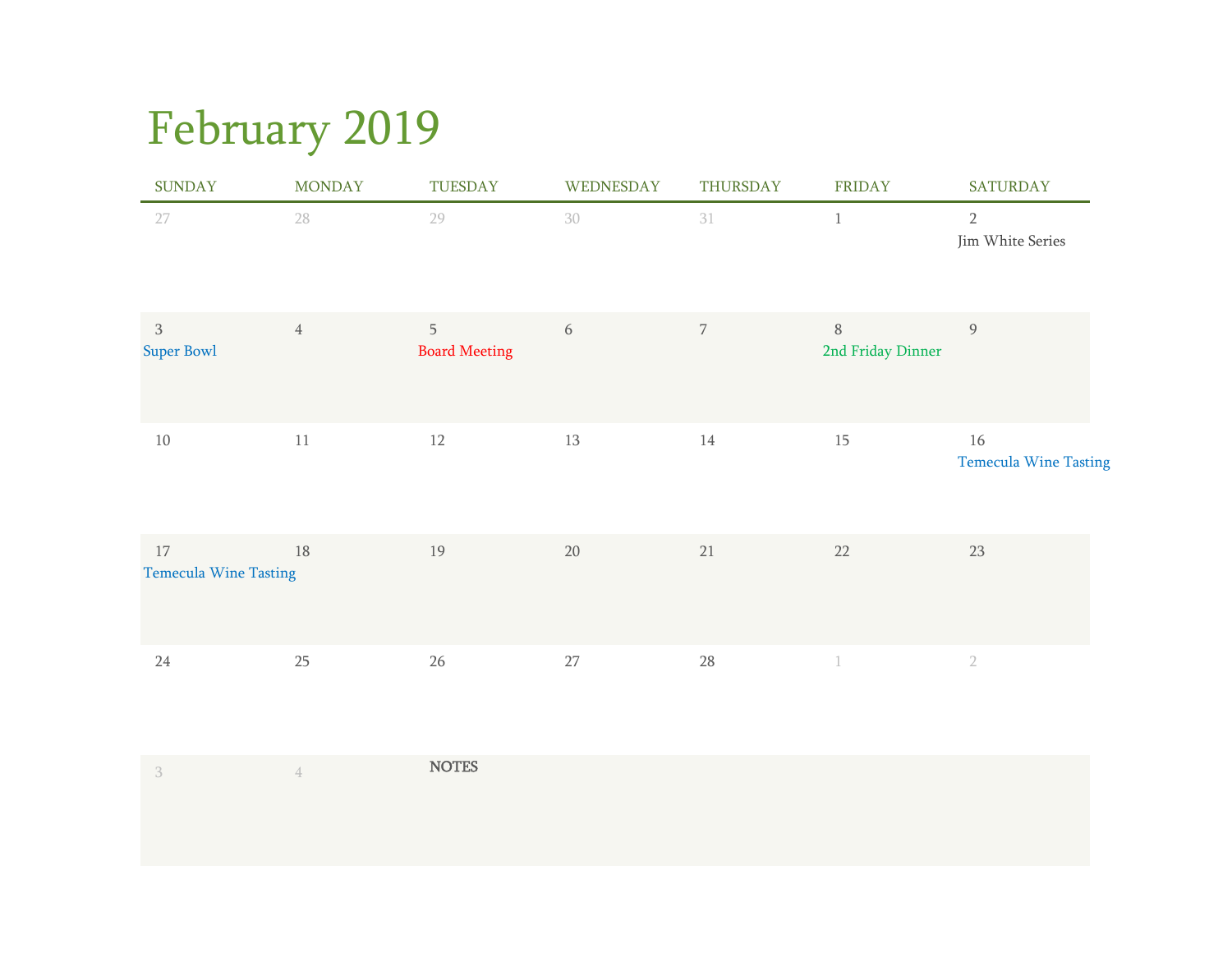### March 2019

| <b>SUNDAY</b>             | <b>MONDAY</b>  | TUESDAY                   | WEDNESDAY        | THURSDAY   | <b>FRIDAY</b>               | <b>SATURDAY</b>       |
|---------------------------|----------------|---------------------------|------------------|------------|-----------------------------|-----------------------|
| $24\,$                    | 25             | 26                        | 27               | 28         | $\,1\,$                     | $\sqrt{2}$            |
| $\sqrt{3}$                | $\overline{4}$ | 5<br><b>Board Meeting</b> | $\boldsymbol{6}$ | $\sqrt{ }$ | $\, 8$<br>2nd Friday Dinner | $\overline{9}$        |
| $10\,$                    | $11\,$         | $12\,$                    | $13\,$           | 14         | 15                          | $16\,$                |
| 17                        | $18\,$         | 19                        | $20\,$           | 21         | 22<br>Las Vegas Baby!       | 23<br>Las Vegas Baby! |
| $24\,$<br>Las Vegas Baby! | $25\,$         | $26\,$                    | $27\,$           | 28         | 29                          | $30\,$                |

| n.<br>$\prec$<br>υı | <b>NOTES</b> |
|---------------------|--------------|
|                     |              |
|                     |              |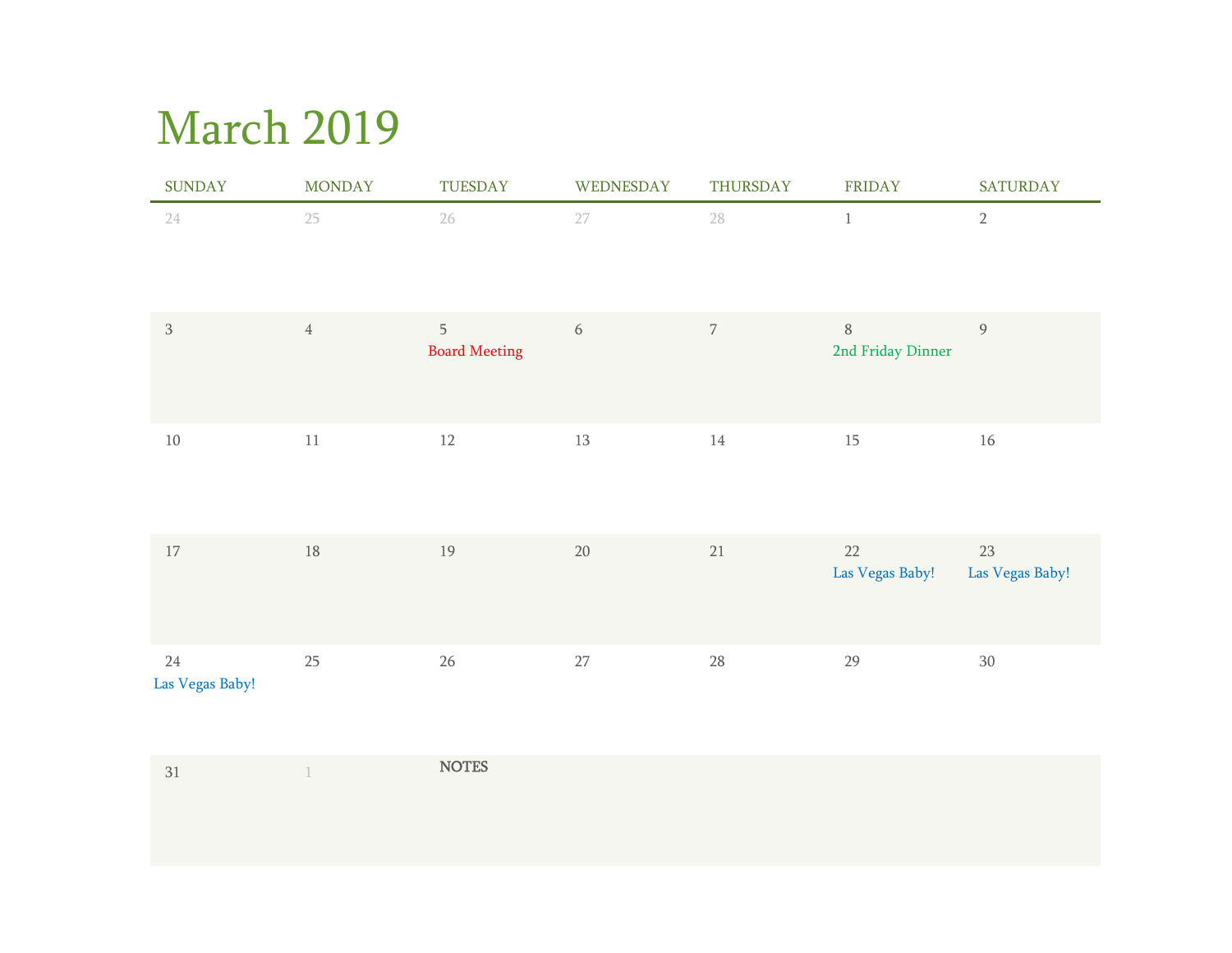# April 2019

| <b>SUNDAY</b>         | <b>MONDAY</b> | TUESDAY                                | WEDNESDAY      | THURSDAY       | <b>FRIDAY</b>                 | <b>SATURDAY</b>                          |
|-----------------------|---------------|----------------------------------------|----------------|----------------|-------------------------------|------------------------------------------|
| 31                    | $\mathbf{1}$  | $\overline{2}$<br><b>Board Meeting</b> | $\overline{3}$ | $\overline{4}$ | 5                             | $\sqrt{6}$                               |
| $\overline{7}$        | $\, 8$        | $\overline{9}$                         | $10\,$         | $11\,$         | 12                            | 13<br>2nd Friday Dinner Ensenada Tune Up |
| 14                    | 15            | 16                                     | 17             | $18\,$         | $19\,$                        | $20\,$<br>Duffy Harbor Crawl             |
| $21\,$                | 22            | 23                                     | $24\,$         | 25             | 26<br>Newport to Ensenada N2E | 27                                       |
| 28<br>N2E (Continued) | 29            | $30\,$                                 | $\mathbf{1}$   | $\sqrt{2}$     | $\sqrt{3}$                    | $\mathbf 4$                              |

| $\sqrt{2}$ | <b>NOTES</b> |
|------------|--------------|
|            |              |
|            |              |
|            |              |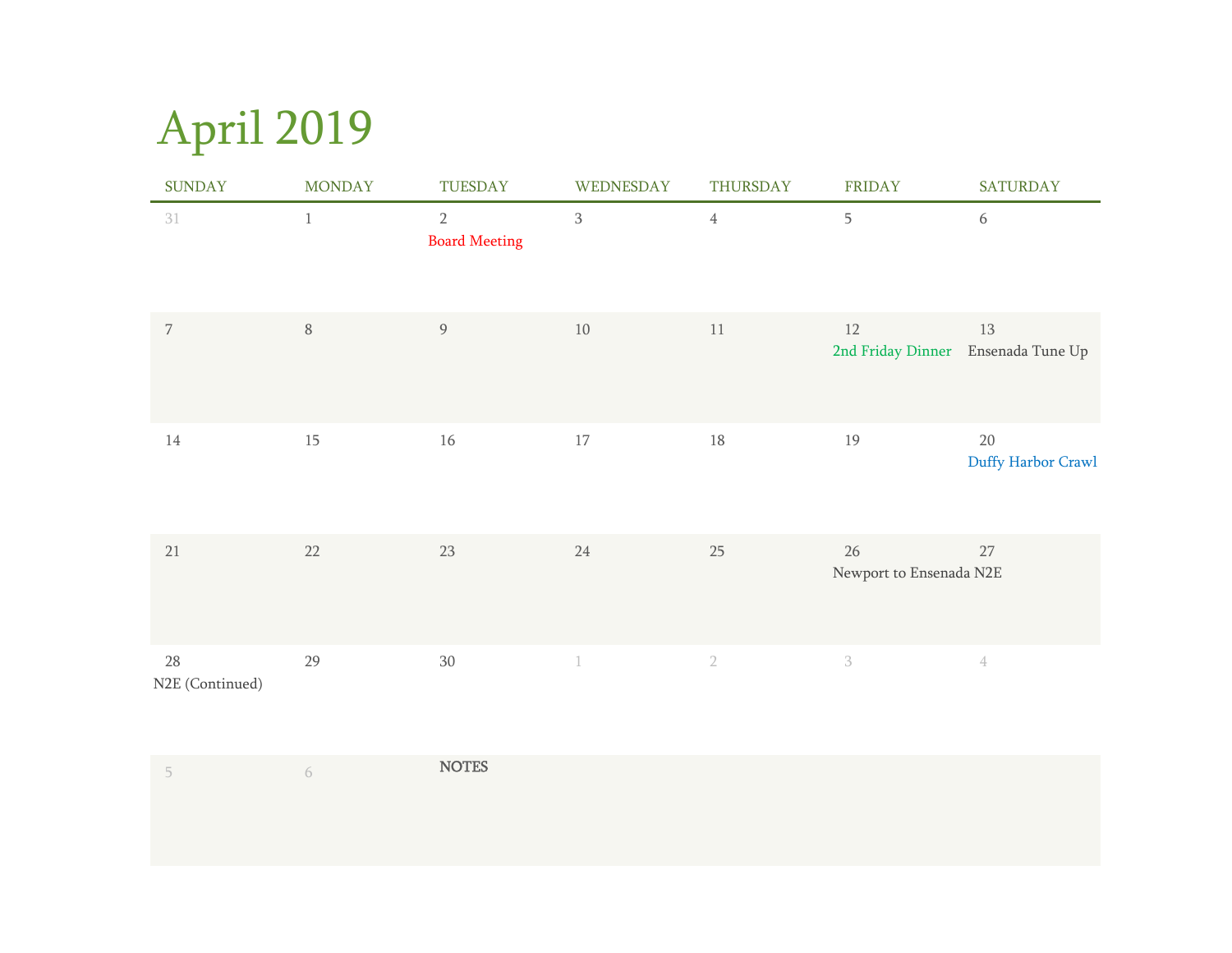# May 2019

| <b>SUNDAY</b>    | <b>MONDAY</b> | TUESDAY                                | WEDNESDAY | THURSDAY         | <b>FRIDAY</b>                                | <b>SATURDAY</b>                    |
|------------------|---------------|----------------------------------------|-----------|------------------|----------------------------------------------|------------------------------------|
| 28               | 29            | 30                                     | $\,1\,$   | $\sqrt{2}$       | $\overline{3}$                               | $\overline{4}$<br>SSYC Opening Day |
| $5\phantom{.0}$  | $\sqrt{6}$    | $\overline{7}$<br><b>Board Meeting</b> | $\, 8$    | $\boldsymbol{9}$ | $10\,$<br>2nd Friday Dinner                  | $11\,$                             |
| $12\,$           | 13            | 14                                     | 15        | 16               | $17\,$                                       | $18\,$                             |
| 19               | $20\,$        | $21\,$                                 | $22\,$    | $23\,$           | $24\,$<br>$\boldsymbol{A}\boldsymbol{valon}$ | 25<br>Avalon                       |
| $26\,$<br>Avalon | $27\,$        | $28\,$                                 | 29        | $30\,$           | 31                                           | $\mathbf 1$                        |

|  | <b>NOTES</b> |
|--|--------------|
|  |              |
|  |              |
|  |              |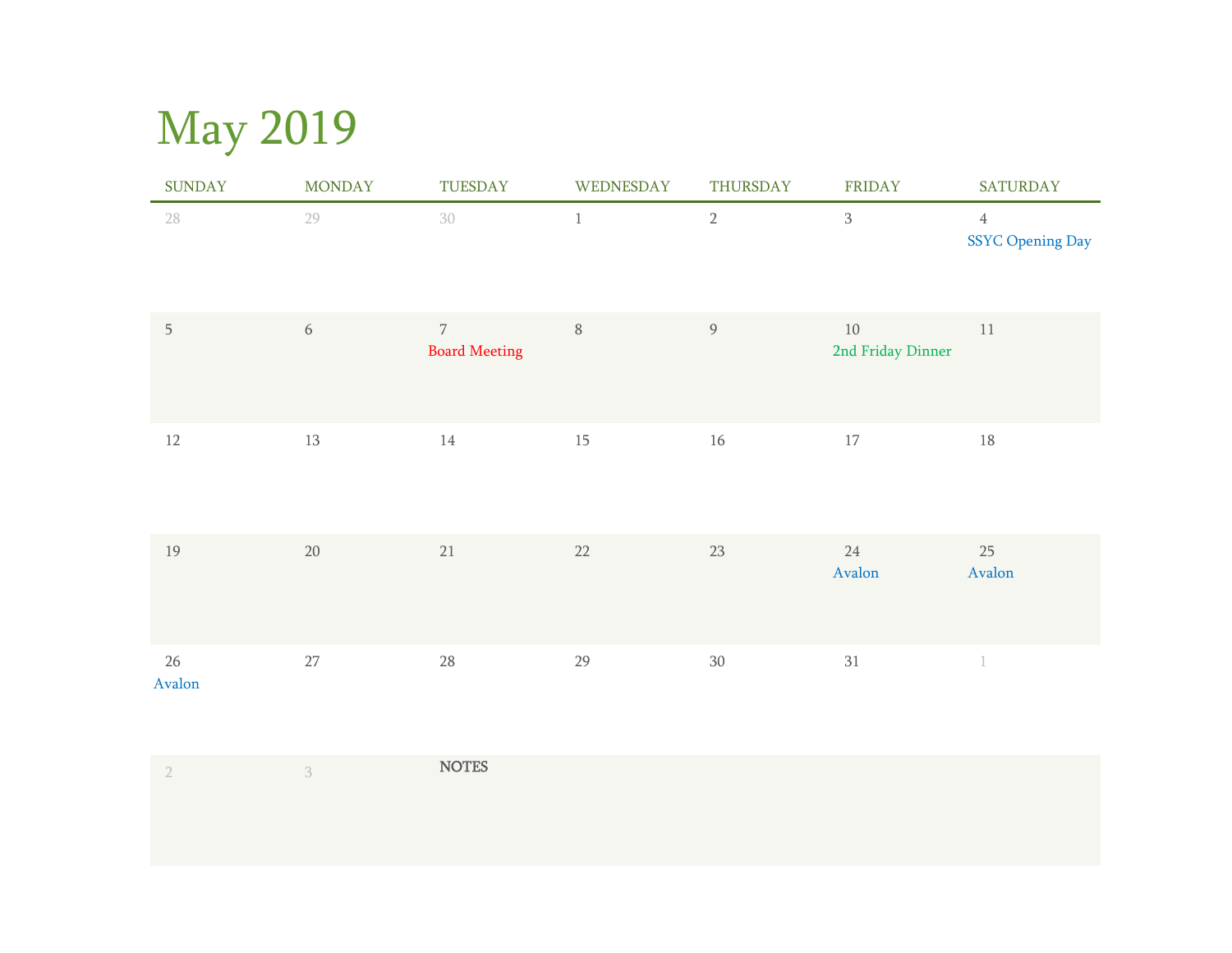## June 2019

| <b>SUNDAY</b>    | <b>MONDAY</b>  | TUESDAY                                | WEDNESDAY                | THURSDAY | FRIDAY                      | <b>SATURDAY</b>  |
|------------------|----------------|----------------------------------------|--------------------------|----------|-----------------------------|------------------|
| 26               | 27             | 28                                     | 29                       | 30       | 31                          | $\mathbf{1}$     |
| $\sqrt{2}$       | $\mathfrak{Z}$ | $\overline{4}$<br><b>Board Meeting</b> | 5<br>Hibachi Series      | 6        | $\overline{7}$              | $\, 8$           |
| $\overline{9}$   | $10\,$         | $11\,$                                 | 12<br>Hibachi Series     | $13\,$   | $14\,$<br>2nd Friday Dinner | 15               |
| 16               | 17             | 18                                     | 19<br>Hibachi Series     | 20       | 21<br>Dana Point            | 22<br>Dana Point |
| 23<br>Dana Point | 24             | 25                                     | $26\,$<br>Hibachi Series | $27\,$   | 28                          | 29               |

| 30 | <b>NOTES</b> |
|----|--------------|
|    |              |
|    |              |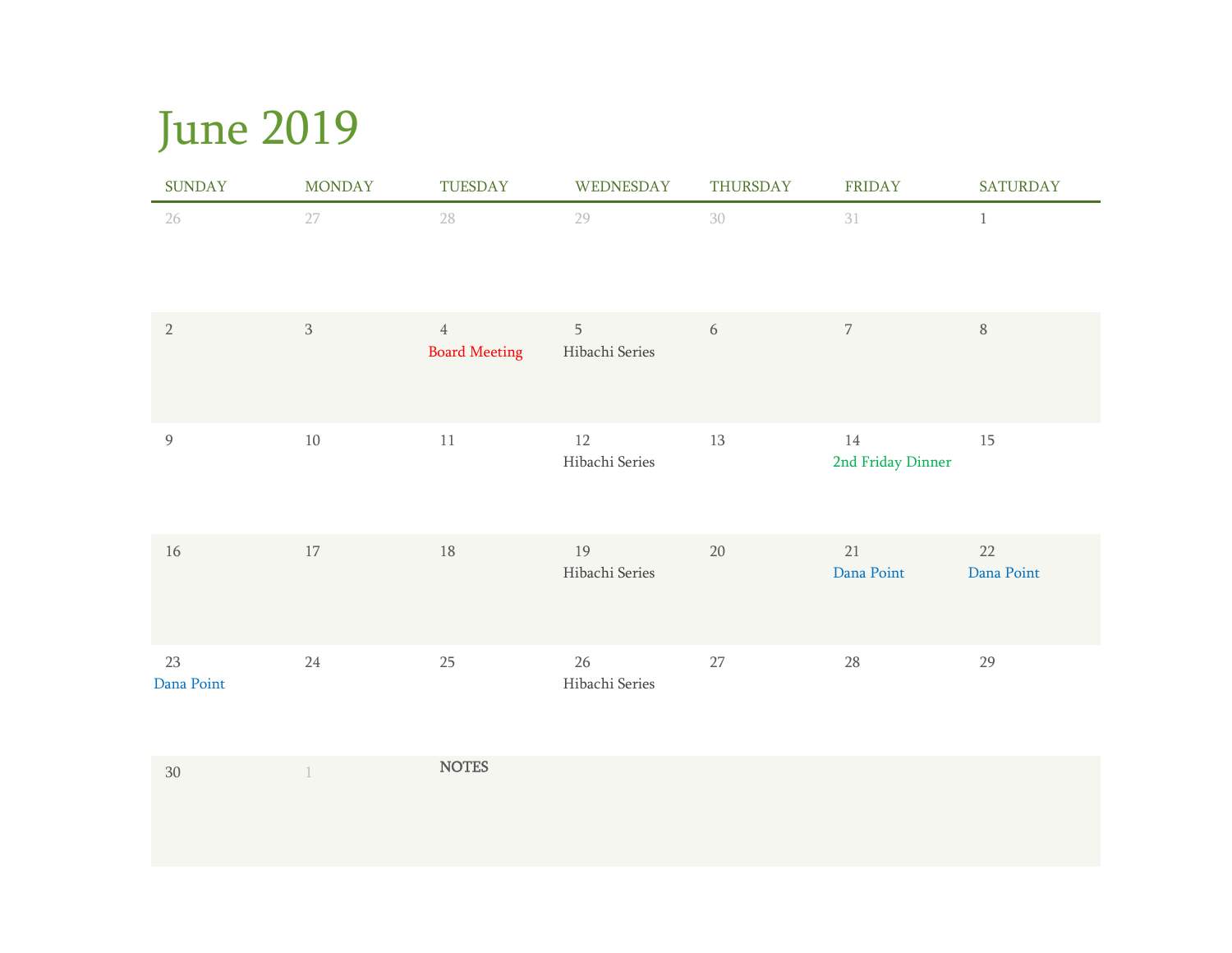# July 2019

| <b>SUNDAY</b>     | <b>MONDAY</b> | TUESDAY                            | WEDNESDAY                        | THURSDAY                 | <b>FRIDAY</b>                       | <b>SATURDAY</b>                    |
|-------------------|---------------|------------------------------------|----------------------------------|--------------------------|-------------------------------------|------------------------------------|
| 30                | $\mathbf{1}$  | $\sqrt{2}$<br><b>Board Meeting</b> | $\overline{3}$<br>Hibachi Series | $\overline{4}$           | 5                                   | 6<br><b>Great American Raft Up</b> |
| $\overline{7}$    | $\, 8$        | $\overline{9}$                     | 10<br>Hibachi Series             | 11                       | 12<br>2nd Friday Dinner Crew of Two | 13                                 |
| 14<br>Crew of Two | 15            | 16                                 | 17<br>Hibachi Series             | 18                       | 19                                  | $20\,$                             |
| 21                | 22            | 23                                 | 24<br>Hibachi Series             | 25                       | 26                                  | 27                                 |
| 28                | 29            | $30\,$                             | 31<br>Hibachi Series             | $\overline{\phantom{a}}$ | $\sqrt{2}$                          | $\mathfrak{Z}$                     |

|  | <b>NOTES</b> |
|--|--------------|
|  |              |
|  |              |
|  |              |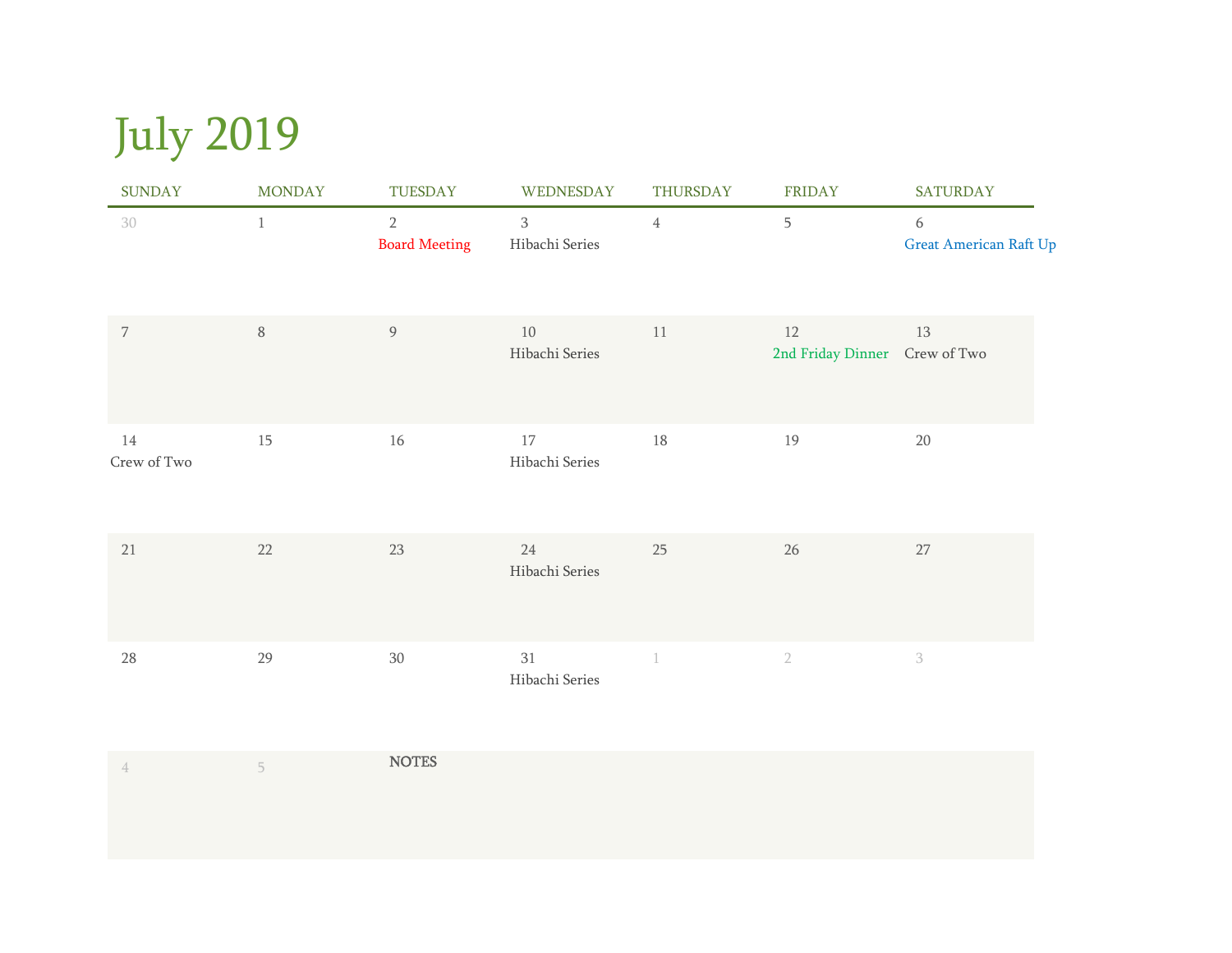# August 2019

| <b>SUNDAY</b>                           | <b>MONDAY</b> | TUESDAY                   | WEDNESDAY                        | <b>THURSDAY</b> | <b>FRIDAY</b>                       | <b>SATURDAY</b>    |
|-----------------------------------------|---------------|---------------------------|----------------------------------|-----------------|-------------------------------------|--------------------|
| 28                                      | 29            | 30                        | 31                               | $\mathbf{1}$    | $\overline{2}$                      | $\mathbf{3}$       |
| $\overline{4}$<br>Sunday Sailing Series | 5             | 6<br><b>Board Meeting</b> | $\overline{7}$<br>Hibachi Series | $\, 8$          | $\overline{9}$<br>2nd Friday Dinner | 10                 |
| 11                                      | 12            | 13                        | 14<br>Hibachi Series             | 15              | 16                                  | 17                 |
| 18                                      | 19            | $20\,$                    | 21<br>Hibachi Series             | 22              | 23<br>Shrimptastic                  | 24<br>Shrimptastic |
| 25<br>Shrimptastic                      | $26\,$        | 27                        | 28<br>Hibachi Series             | 29              | 30                                  | $31\,$             |

|  | <b>NOTES</b> |
|--|--------------|
|  |              |
|  |              |
|  |              |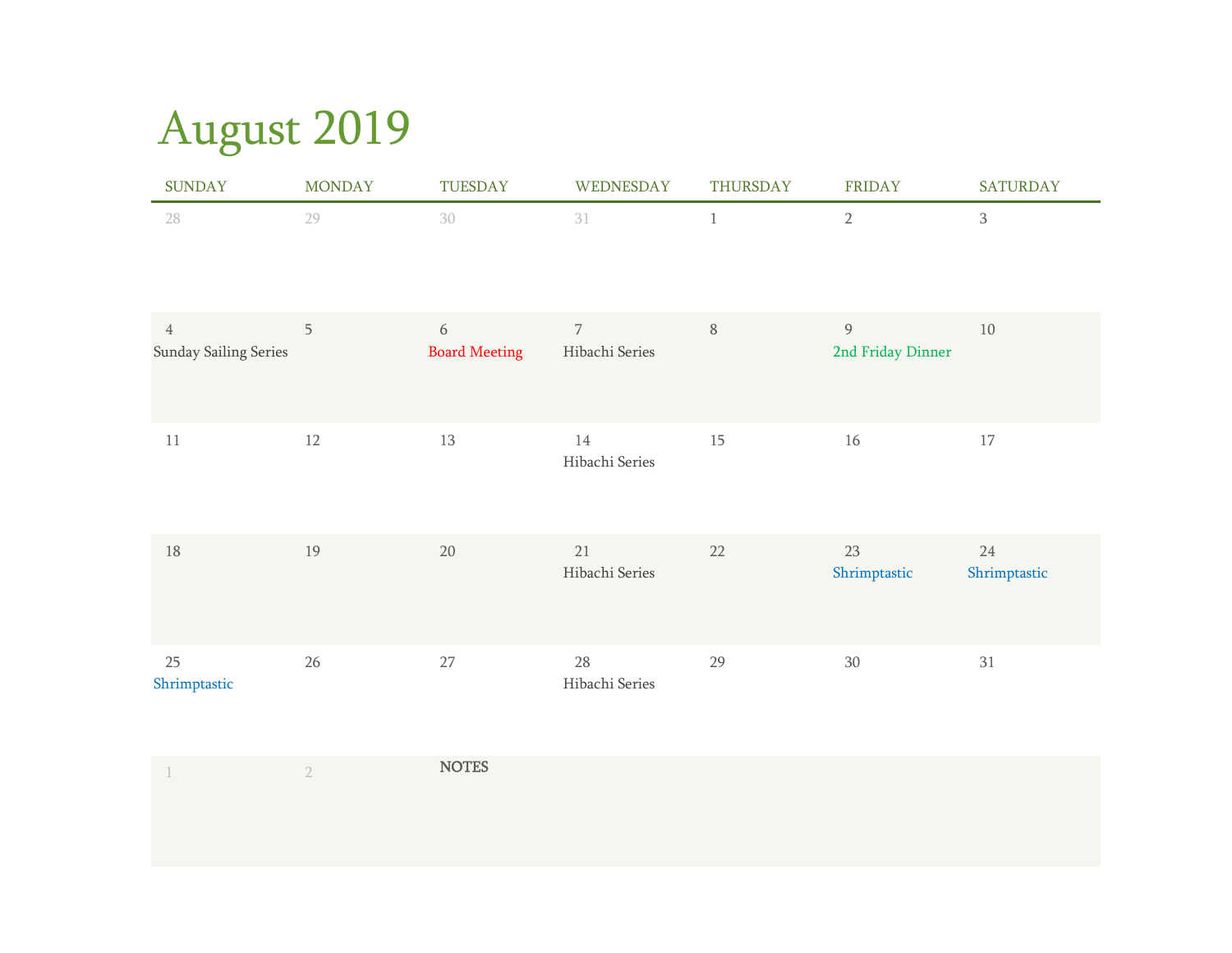# September 2019

| <b>SUNDAY</b>               | <b>MONDAY</b>    | TUESDAY                             | WEDNESDAY                        | THURSDAY                  | <b>FRIDAY</b>           | <b>SATURDAY</b>                  |
|-----------------------------|------------------|-------------------------------------|----------------------------------|---------------------------|-------------------------|----------------------------------|
| $\mathbf{1}$                | $2\,$            | $\,$ 3 $\,$<br><b>Board Meeting</b> | $\overline{4}$<br>Hibachi Series | 5                         | 6                       | $\overline{7}$                   |
| $\, 8$                      | $\boldsymbol{9}$ | 10                                  | 11                               | 12                        | 13<br>2nd Friday Dinner | 14                               |
| 15<br>Sunday Sailing Series | 16               | 17                                  | $18\,$                           | 19                        | 20                      | 21<br><b>Endless Beach Party</b> |
| 22                          | 23               | 24                                  | 25                               | 26                        | $27\,$                  | 28                               |
| 29                          | $30\,$           | $\mathbbm{1}$                       | $\sqrt{2}$                       | $\ensuremath{\mathbf{3}}$ | $\mathcal{A}$           | 5                                |

|  | <b>NOTES</b> |
|--|--------------|
|  |              |
|  |              |
|  |              |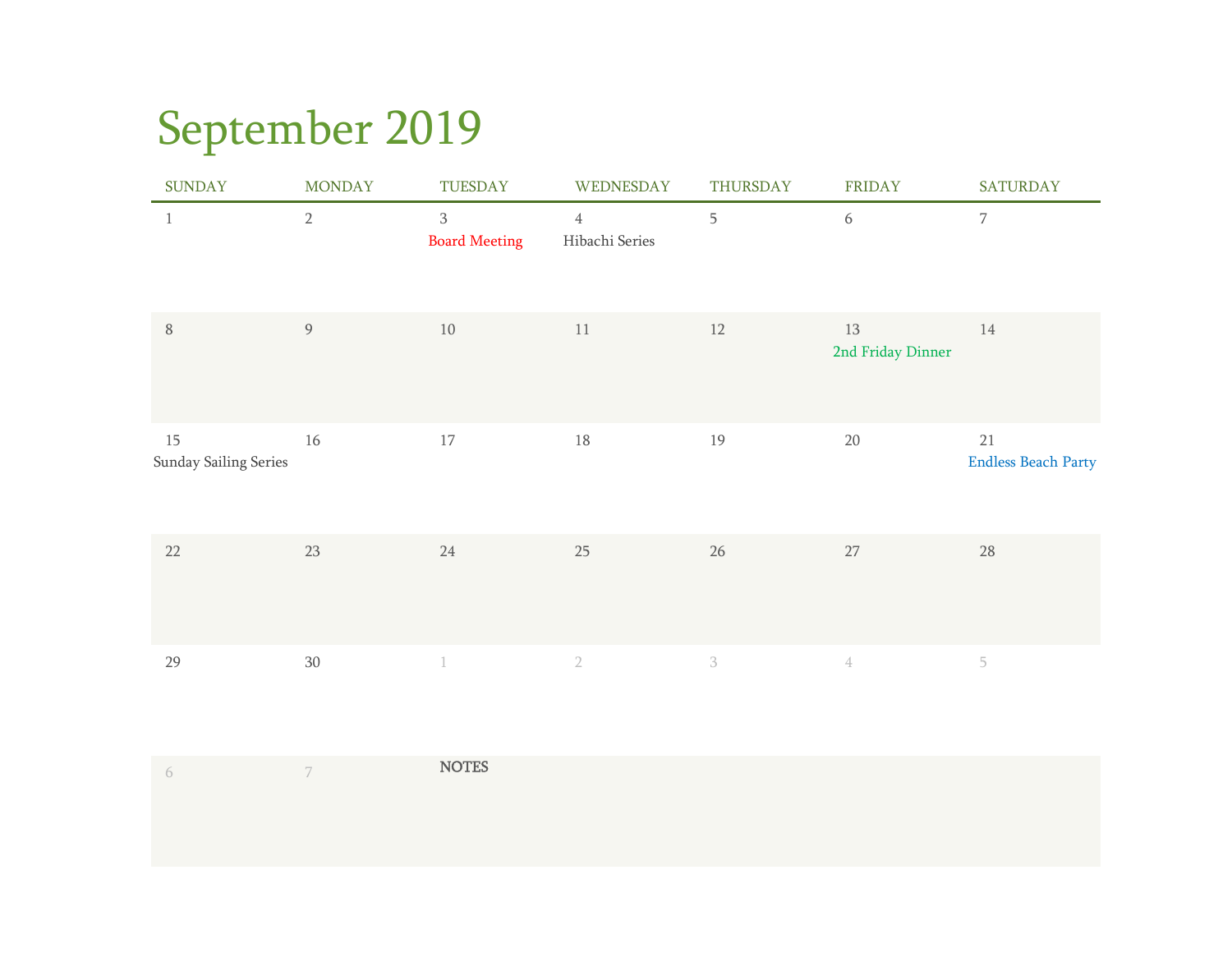### October 2019

| <b>SUNDAY</b>               | <b>MONDAY</b>  | TUESDAY                              | WEDNESDAY      | THURSDAY       | FRIDAY                      | SATURDAY   |
|-----------------------------|----------------|--------------------------------------|----------------|----------------|-----------------------------|------------|
| 29                          | 30             | $\mathbf{1}$<br><b>Board Meeting</b> | $\overline{2}$ | $\overline{3}$ | $\sqrt{4}$                  | 5          |
| $\sqrt{6}$                  | $\overline{7}$ | $\, 8$                               | $\overline{9}$ | 10             | $11\,$<br>2nd Friday Dinner | 12         |
| 13<br>Sunday Sailing Series | 14             | 15                                   | 16             | 17             | 18                          | 19         |
| $20\,$                      | 21             | 22                                   | $23\,$         | 24             | 25                          | $26\,$     |
| $27\,$                      | 28             | 29                                   | $30\,$         | 31             |                             | $\sqrt{2}$ |

|  | <b>NOTES</b> |
|--|--------------|
|  |              |
|  |              |
|  |              |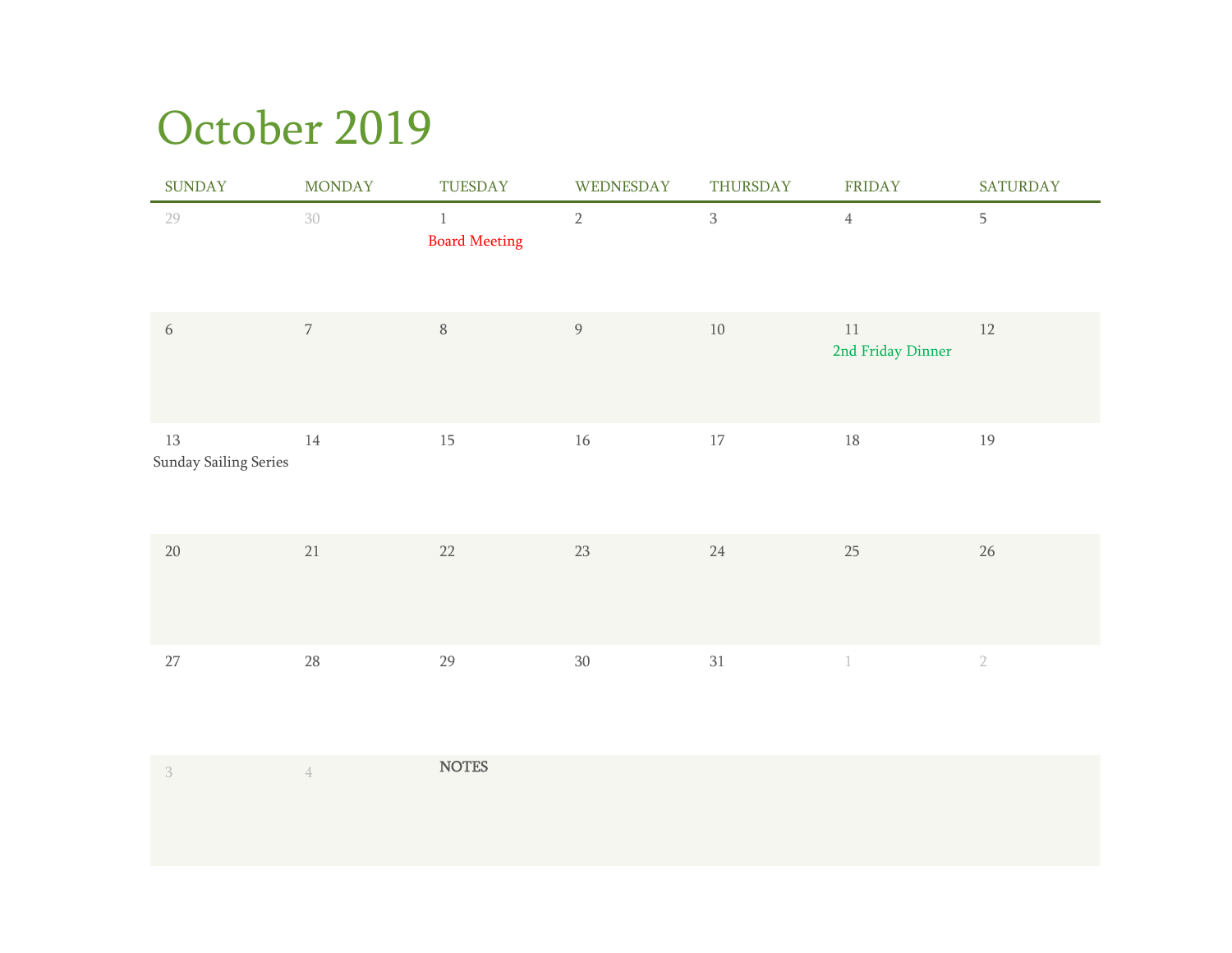## November 2019

| <b>SUNDAY</b> | <b>MONDAY</b>    | TUESDAY                                | WEDNESDAY | THURSDAY       | FRIDAY                     | <b>SATURDAY</b> |
|---------------|------------------|----------------------------------------|-----------|----------------|----------------------------|-----------------|
| 27            | 28               | 29                                     | 30        | 31             | $\mathbf{1}$               | $\sqrt{2}$      |
| $\mathbf{3}$  | $\ensuremath{4}$ | $\overline{5}$<br><b>Board Meeting</b> | $6\,$     | $\overline{7}$ | $8\,$<br>2nd Friday Dinner | $\overline{9}$  |
| $10\,$        | $11\,$           | 12                                     | 13        | 14             | $15\,$                     | $16\,$          |
| $17\,$        | 18               | $19\,$                                 | $20\,$    | 21             | $22\,$                     | $23\,$          |
| 24            | 25               | $26\,$                                 | $27\,$    | $28\,$         | 29                         | $30\,$          |

|  | <b>NOTES</b> |
|--|--------------|
|  |              |
|  |              |
|  |              |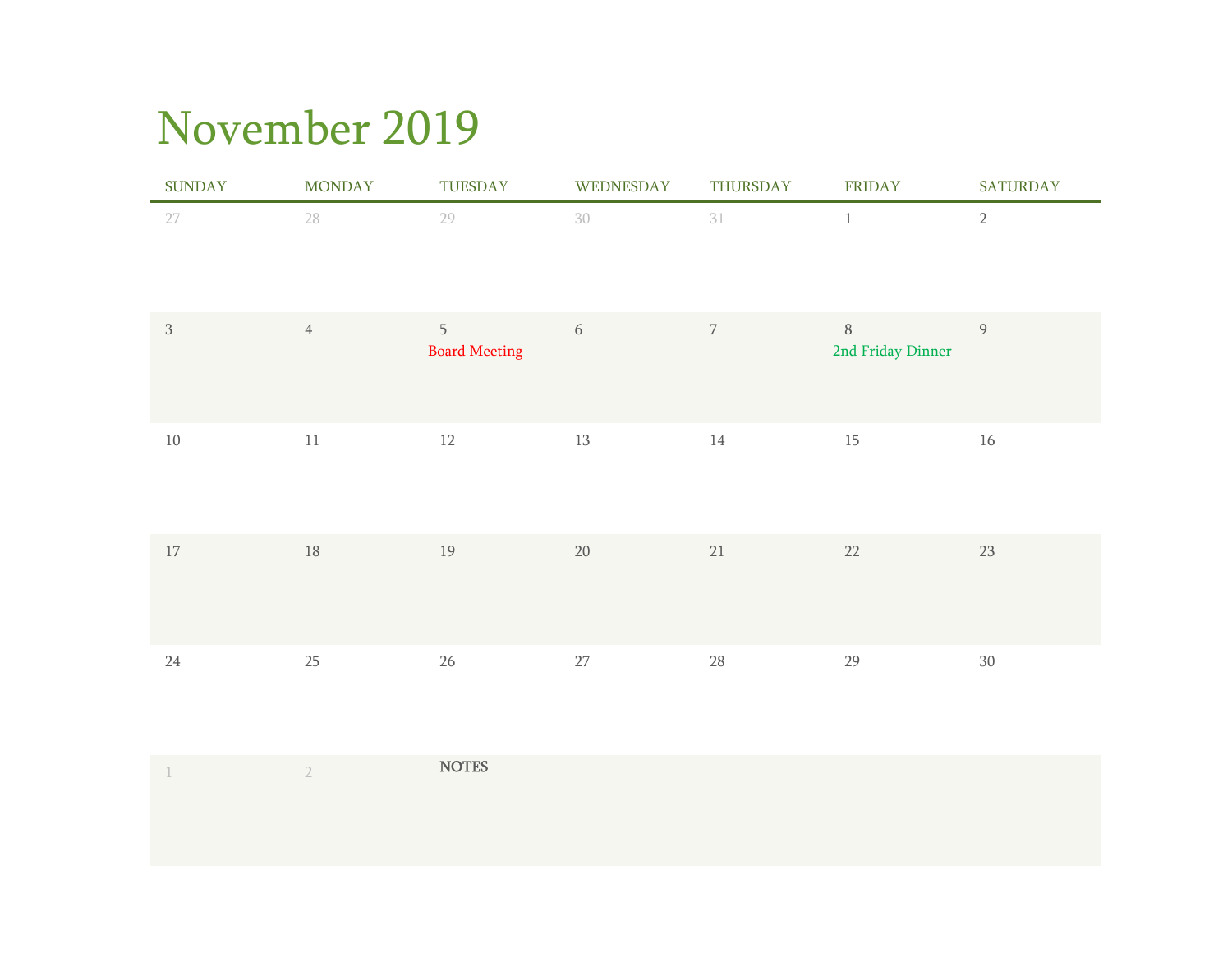### December 2019

| <b>SUNDAY</b> | <b>MONDAY</b> | TUESDAY                                | WEDNESDAY      | THURSDAY   | FRIDAY | <b>SATURDAY</b>                                 |
|---------------|---------------|----------------------------------------|----------------|------------|--------|-------------------------------------------------|
| $\mathbf{1}$  | $2\,$         | $\overline{3}$<br><b>Board Meeting</b> | $\overline{4}$ | 5          | 6      | $\overline{7}$                                  |
| $\, 8$        | 9             | 10                                     | 11             | 12         | 13     | 14                                              |
| 15            | $16\,$        | $17\,$                                 | 18             | 19         | $20\,$ | 21<br>Duffy Christmas TouSSYC Boat Parade Party |
| $22\,$        | $23\,$        | 24                                     | 25             | $26\,$     | $27\,$ | 28                                              |
| 29            | $30\,$        | 31                                     |                | $\sqrt{2}$ | $\,3$  | $\hbox{4}$                                      |

|  | <b>NOTES</b> |
|--|--------------|
|  |              |
|  |              |
|  |              |